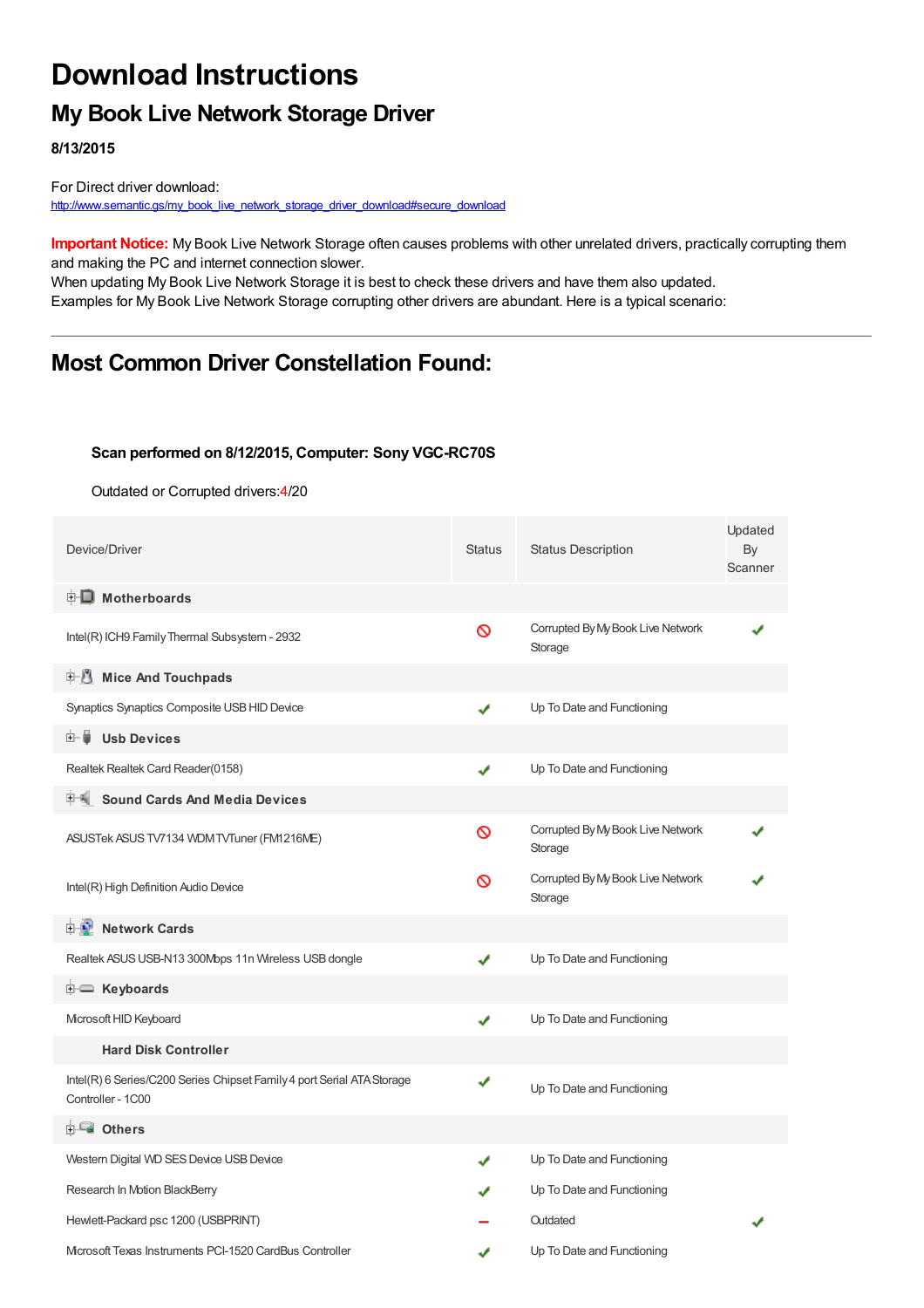| Texas Instruments Texas Instruments PCI-4510 CardBus Controller              |   | Up To Date and Functioning |
|------------------------------------------------------------------------------|---|----------------------------|
| Intel USB-IF USB 3.0 Hub                                                     |   | Up To Date and Functioning |
| <b>D</b> Cameras, Webcams And Scanners                                       |   |                            |
| Philips Philips SPC1030NC Webcam                                             |   | Up To Date and Functioning |
| Video Cards                                                                  |   |                            |
| Intel(R) 82945G Express Chipset Family (Mcrosoft Corporation - WDDM<br>(1.0) | ✔ | Up To Date and Functioning |
| <b>E</b> Input Devices                                                       |   |                            |
| Microsoft HID-compliant system control device                                |   | Up To Date and Functioning |
| <b>E-</b> Port Devices                                                       |   |                            |
| ONDA ONDA USB Enumerator For AT Device                                       |   | Up To Date and Functioning |
| <b>□ ■ Monitors</b>                                                          |   |                            |
| Sony Digital Flat Panel (1024x768)                                           | ✔ | Up To Date and Functioning |
| <b>E-</b> Mobile Phones And Portable Devices                                 |   |                            |
| <b>Acer NOKIA</b>                                                            |   | Up To Date and Functioning |

# **My Book Live Network Storage Driver Models:**

| <b>Driver Model</b>                                      | <b>Original</b><br><b>Upload Date</b> | Last<br><b>Modification</b> | <b>Driver File</b>                                                         | <b>File</b><br><b>Size</b> | <b>Most Compatible</b><br><b>Computer Model</b> | <b>Availabilty To</b><br><b>Scanner</b> |
|----------------------------------------------------------|---------------------------------------|-----------------------------|----------------------------------------------------------------------------|----------------------------|-------------------------------------------------|-----------------------------------------|
| <b>My Book Live Network</b><br><b>Storage 1.1223</b>     | 10/29/2014                            | 8/10/2015                   | my_book_live_network_storage-<br>218kb Sony VPOW21A7E,<br>1.1223.exe       |                            |                                                 | ✔                                       |
| <b>My Book Live Network</b><br>Storage 1.10932.1         | 8/7/2014                              | 8/4/2015                    | my_book_live_network_storage-<br>70kb Toshiba Qosmio F50,<br>1.10932.1.exe |                            |                                                 | ✔                                       |
| <b>My Book Live Network</b><br>Storage 2.178             | 8/17/2014                             | 8/8/2015                    | 2.178.exe                                                                  |                            |                                                 | ✔                                       |
| <b>My Book Live Network</b><br><b>Storage 302.177</b>    | 10/19/2014                            | 8/5/2015                    | my_book_live_network_storage-<br>217kb HPA0316001,<br>302.177.exe          |                            |                                                 |                                         |
| <b>My Book Live Network</b><br><b>Storage 21.1843</b>    | 9/22/2014                             | 8/4/2015                    | my_book_live_network_storage-<br>97kb Sony VGN-0F51B_W,<br>21.1843.exe     |                            |                                                 | ✔                                       |
| <b>My Book Live Network</b><br>Storage 73036             | 1/28/2015                             | 8/7/2015                    | my_book_live_network_storage-<br>96kb BMThinkPad G40,<br>73036.exe         |                            |                                                 | ✔                                       |
| <b>My Book Live Network</b><br><b>Storage 71.101.10</b>  | 12/20/2014                            | 8/1/2015                    | ujf-71.101.10.exe                                                          |                            | 43kb NEC PC-LL700ED,                            | ✔                                       |
| <b>My Book Live Network</b><br>Storage 2890              | 8/3/2014                              | 8/3/2015                    | my_book_live_network_storage-<br>205kb<br>2890.exe                         |                            | IBM IBM System X3100 M4 -<br>[2582Z6H           | ✔                                       |
| <b>My Book Live Network</b><br><b>Storage 7322.19</b>    | 8/22/2014                             | 8/9/2015                    | xzgnbamgq-7322.19.exe                                                      |                            | 71kb LGZ1-B821P1,                               | ✔                                       |
| <b>My Book Live Network</b><br>Storage 722.11.18         | 8/1/2014                              | 8/6/2015                    | zkungm-722.11.18.exe                                                       |                            | 130kb Sony VGN-AW92JS,                          | ✔                                       |
| <b>My Book Live Network</b><br><b>Storage K1.13871.1</b> | 11/13/2014                            | 8/5/2015                    | my_book_live_network_storage- 99kb BM2373X1E,<br>k1.13871.1.exe            |                            |                                                 | ✔                                       |
| <b>My Book Live Network</b><br>Storage M23808            | 12/17/2014                            | 7/31/2015                   | zjcqcw-m23808.exe                                                          |                            | 130kb Sony VGN-CS60B_Q,                         | ✔                                       |
| <b>My Book Live Network</b><br>Storage 2904              | 1/6/2015                              | 8/8/2015                    | 2904.exe                                                                   |                            |                                                 | ✔                                       |
| <b>My Book Live Network</b><br>Storage 74040             | 1/14/2015                             | 8/5/2015                    | my_book_live_network_storage-<br>128kb Fujitsu FMNFB60K,<br>74040.exe      |                            |                                                 | ✔                                       |
| <b>My Book Live Network</b><br><b>Storage 4282.13</b>    | 10/25/2014                            | 8/8/2015                    | my_book_live_network_storage-<br>218kb BenQ Joybook P51,<br>4282.13.exe    |                            |                                                 | ✔                                       |
| <b>My Book Live Network</b>                              | 12/8/2014                             | R/2/2015                    | my_book_live_network_storage-198kh Panasonic CE-WDFC1AXS                   |                            |                                                 | ✔                                       |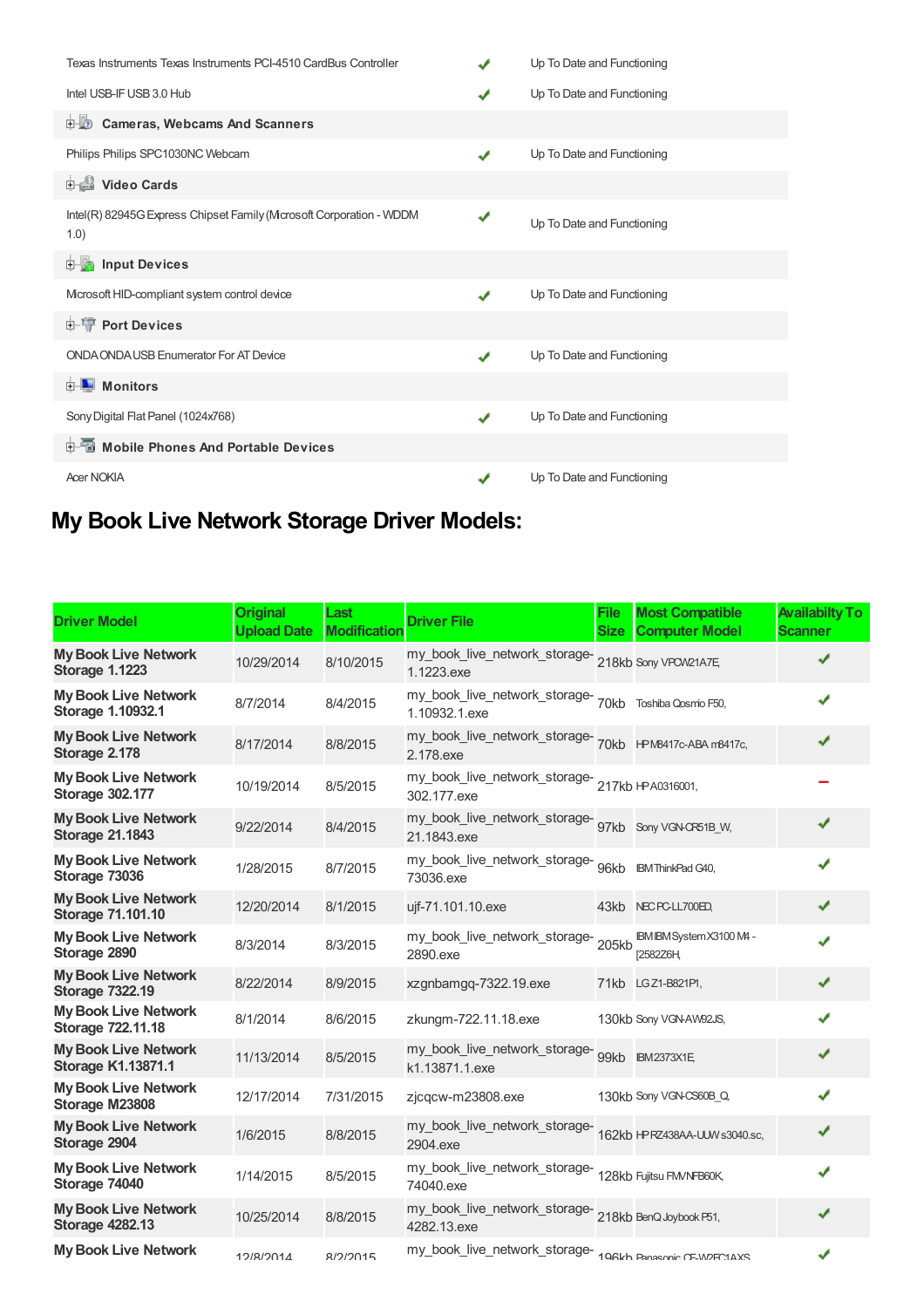| Storage 20372                                            | $\begin{array}{c}\n\mathbf{r} & \mathbf{r} & \mathbf{r} & \mathbf{r} \\ \mathbf{r} & \mathbf{r} & \mathbf{r} & \mathbf{r} \\ \mathbf{r} & \mathbf{r} & \mathbf{r} & \mathbf{r}\n\end{array}$ | U1 U1 U1  | 20372.exe                                                                          |       | I UUINI I GIROOTING OF TELLUITUM.      |   |
|----------------------------------------------------------|----------------------------------------------------------------------------------------------------------------------------------------------------------------------------------------------|-----------|------------------------------------------------------------------------------------|-------|----------------------------------------|---|
| <b>My Book Live Network</b><br><b>Storage 1.13373</b>    | 11/8/2014                                                                                                                                                                                    | 8/9/2015  | my_book_live_network_storage-<br>33kb    Compusys PLC Towe,<br>1.13373.exe         |       |                                        | ✔ |
| <b>My Book Live Network</b><br><b>Storage 7231.18</b>    | 11/16/2014                                                                                                                                                                                   | 8/7/2015  | my_book_live_network_storage-<br>38kb IBM8184LG1,<br>7231.18.exe                   |       |                                        | ✔ |
| <b>My Book Live Network</b><br>Storage 32873             | 8/6/2014                                                                                                                                                                                     | 8/2/2015  | my_book_live_network_storage-<br>94kb    Packard Bell IVEDA 6430,<br>32873.exe     |       |                                        | ✔ |
| <b>My Book Live Network</b><br>Storage C23862            | 10/1/2014                                                                                                                                                                                    | 8/3/2015  | my_book_live_network_storage-<br>173kb<br>c23862.exe                               |       | Compag DT203A-ABF S6400FR<br>FR410.    | ✔ |
| <b>My Book Live Network</b><br>Storage K73420            | 1/23/2015                                                                                                                                                                                    | 8/7/2015  | sulvtwskw-k73420.exe                                                               |       | 148kb HPVC906AA-ABFIQ842f,             | ✔ |
| <b>My Book Live Network</b><br><b>Storage M231.12.19</b> | 8/23/2014                                                                                                                                                                                    | 8/8/2015  | my_book_live_network_storage-23kb<br>m231.12.19.exe                                |       | Lanix Lanix Corp,                      | ✔ |
| <b>My Book Live Network</b><br><b>Storage I1.11.142</b>  | 11/20/2014                                                                                                                                                                                   | 8/3/2015  | my_book_live_network_storage-<br>30kb HPRJ002AV-ABA A810Y,<br>i1.11.142.exe        |       |                                        | ✔ |
| <b>My Book Live Network</b><br><b>Storage 31.1940</b>    | 9/12/2014                                                                                                                                                                                    | 8/5/2015  | my_book_live_network_storage-<br>187kb HPKZ692AA-ABUm9373.UK,<br>31.1940.exe       |       |                                        | ✔ |
| <b>My Book Live Network</b><br><b>Storage Z31.1980</b>   | 2/5/2015                                                                                                                                                                                     | 8/6/2015  | my_book_live_network_storage-<br>105kb Sony VPCE15EN,<br>z31.1980.exe              |       |                                        | ✔ |
| <b>My Book Live Network</b><br>Storage 32942             | 11/16/2014                                                                                                                                                                                   | 8/3/2015  | my_book_live_network_storage-<br>68kb Dimotion PCDMAJ5P,<br>32942.exe              |       |                                        | ✔ |
| <b>My Book Live Network</b><br><b>Storage 81.1464</b>    | 8/26/2014                                                                                                                                                                                    | 8/7/2015  | my_book_live_network_storage-<br>35kb Acer Veriton S680G,<br>81.1464.exe           |       |                                        | ✔ |
| <b>My Book Live Network</b><br>Storage 33098             | 9/26/2014                                                                                                                                                                                    | 8/7/2015  | olyail-33098.exe                                                                   |       | 61kb Open Labs Neko/Mko,               | ✔ |
| <b>My Book Live Network</b><br>Storage Z2.102.179        | 8/26/2014                                                                                                                                                                                    | 8/7/2015  | my_book_live_network_storage-<br>163kb Toshiba SATELITE C850-12M<br>z2.102.179.exe |       |                                        | ✔ |
| <b>My Book Live Network</b><br>Storage 2.13331.1         | 11/27/2014                                                                                                                                                                                   | 8/4/2015  | my_book_live_network_storage-<br>79kb Lenovo ThinkPad W500,<br>2.13331.1.exe       |       |                                        | ✔ |
| <b>My Book Live Network</b><br>Storage K81.1707          | 10/28/2014                                                                                                                                                                                   | 8/2/2015  | my_book_live_network_storage-<br>194kb Gateway GT5042j,<br>k81.1707.exe            |       |                                        | ✔ |
| <b>My Book Live Network</b><br><b>Storage 82961.1</b>    | 10/7/2014                                                                                                                                                                                    | 8/9/2015  | my_book_live_network_storage-<br>67kb Fujitsu D2312-C1,<br>82961.1.exe             |       |                                        | ✔ |
| <b>My Book Live Network</b><br><b>Storage U1.13261.1</b> | 1/3/2015                                                                                                                                                                                     | 8/5/2015  | zw-u1.13261.1.exe                                                                  |       | 109kb Toshiba SATELLITE L850-1KZ,      |   |
| <b>My Book Live Network</b><br>Storage 72324             | 11/1/2014                                                                                                                                                                                    | 8/10/2015 | ev-72324.exe                                                                       | 143kb | Compaq NQ905AA-ABU<br><b>CQ5012UK,</b> |   |
| <b>My Book Live Network</b><br>Storage U80644            | 11/22/2014                                                                                                                                                                                   | 8/6/2015  | cxqlza-u80644.exe                                                                  |       | 214kb WIPRO WSG68B55W7-0009,           |   |
| <b>My Book Live Network</b><br><b>Storage 31.1373</b>    | 11/27/2014                                                                                                                                                                                   | 8/5/2015  | my_book_live_network_storage-<br>208kb NECPC-MY18XAZ7HV95,<br>31.1373.exe          |       |                                        |   |
| <b>My Book Live Network</b><br>Storage 40639             | 11/8/2014                                                                                                                                                                                    | 8/8/2015  | my_book_live_network_storage-<br>121kb Panasonic CF-18KHEBLL,<br>40639.exe         |       |                                        | ✔ |
| <b>My Book Live Network</b><br>Storage 41.1031.1         | 1/30/2015                                                                                                                                                                                    | 8/4/2015  | my_book_live_network_storage-<br>41.1031.1.exe                                     |       | 74kb MTAC 9525,                        | ✔ |
| <b>My Book Live Network</b><br><b>Storage 2332.1</b>     | 10/10/2014                                                                                                                                                                                   | 8/7/2015  | zjzszyhgz-2332.1.exe                                                               |       | 169kb HPHP Compaq 8710w,               | ✔ |
| <b>My Book Live Network</b><br><b>Storage 1.12280</b>    | 1/12/2015                                                                                                                                                                                    | 8/2/2015  | my_book_live_network_storage-<br>1.12280.exe                                       |       | 103kb IBM2672MBG,                      |   |
| <b>My Book Live Network</b><br>Storage 82007             | 1/16/2015                                                                                                                                                                                    | 8/5/2015  | bizyvec-82007.exe                                                                  |       | 118kb Acer AOA150p/BGW,                | ✔ |
| <b>My Book Live Network</b><br>Storage 83302             | 8/31/2014                                                                                                                                                                                    | 8/8/2015  | my_book_live_network_storage-45kb Lenovo ThinkPad Edge E130,<br>83302.exe          |       |                                        | ✔ |
| <b>My Book Live Network</b><br><b>Storage 2.1291.17</b>  | 9/4/2014                                                                                                                                                                                     | 8/3/2015  | my_book_live_network_storage-<br>216kb HPPs351aa-abs d1260.se,<br>2.1291.17.exe    |       |                                        | ✔ |
| <b>My Book Live Network</b><br>Storage E60471.1          | 8/16/2014                                                                                                                                                                                    | 8/5/2015  | my_book_live_network_storage-<br>182kb Lenovo ThinkCentre A57,<br>e60471.1.exe     |       |                                        | √ |
| <b>My Book Live Network</b><br><b>Storage 71.1879</b>    | 12/28/2014                                                                                                                                                                                   | 8/2/2015  | my_book_live_network_storage-117kb LGR490-KR8WK,<br>71.1879.exe                    |       |                                        | ✔ |
| <b>My Book Live Network</b><br><b>Storage 21.160</b>     | 8/19/2014                                                                                                                                                                                    | 8/7/2015  | my_book_live_network_storage-<br>182kb Dell Vostro 5470,<br>21.160.exe             |       |                                        | √ |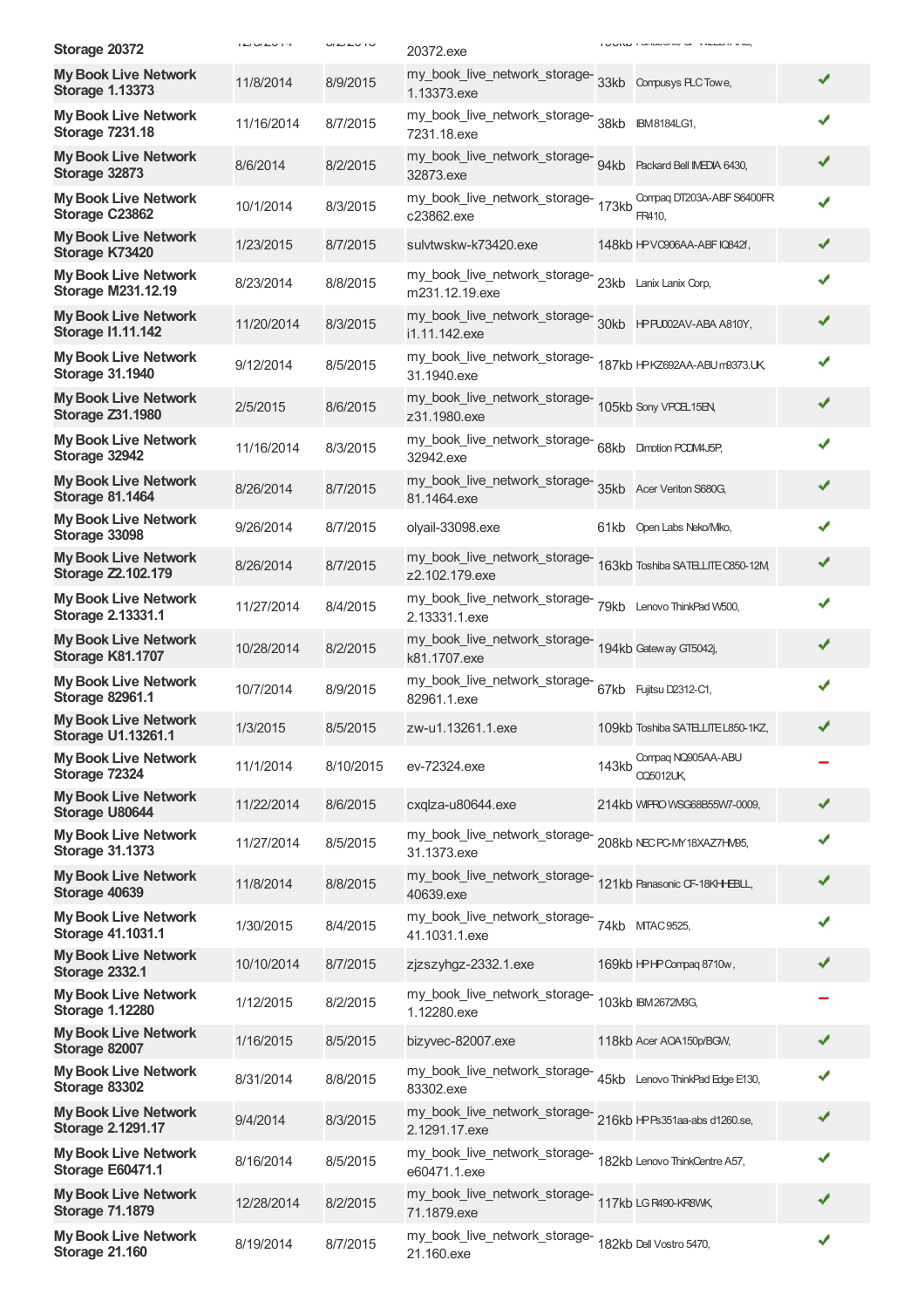| <b>My Book Live Network</b><br><b>Storage 2.13389</b>  | 8/10/2014 | 8/5/2015 | my_book_live_network_storage-124kb Panasonic CF-S8HYEDPS,<br>2.13389.exe |  |
|--------------------------------------------------------|-----------|----------|--------------------------------------------------------------------------|--|
| <b>My Book Live Network</b><br><b>Storage 131.1392</b> | 8/18/2014 | 8/9/2015 | my_book_live_network_storage-<br>216kb Sony VPOW210ALI,<br>i31.1392.exe  |  |

### **Typical Driver constellation for scanned computers:**

#### **Data derived from 1085 scans made on these 557 computers from 8/3/2014 to 7/31/2015:**

Compaq KT580AA-A2L SR5548F, SonyVGC-JS15G\_S,HP700-150ef, IBM8086Y27,HPHPPavilion 6700 Notebook PC,HPGC359AV-ABAa6010e, LanixLANIXCORP 4030,Gigabyte H61M-USB3-B3, SonyPCG-K35,HPP6721f, LGE500-S.AP22R1,HPGQ538AA-ABDa6214.de, MAXDATAMP2820 01, SonyVGN-UX490N, IBMIBM eServer 206m -[8485PEE, SonyVGN-SZ55\_B, Lenovo Lenovo N500 Notebook,HPFK861AA-AB0 a6625tw, PanasonicCF-30CWQAZBM,HPHPCompaq 8710p,HPHP Compaq dc7100 SFF, Uniwill L51AI Serial, Acer Extensa 7230, HP H9-1236ef, Panasonic CF-C1BLHBZ1M, Sony VGN-FW170D, Toshiba Dynabook Qosmio T851/D8EB, LGE500-L.A2RBY,HPDX2400,HPKE485AA-UUZm9145.ch, MSI MS-6163, LGR560-CR20K, SonyVGN-CS60B\_Q, Packard Bell IMEDIAJ4715 AIO, Fujitsu FMLX70WDJ, Acer Aspire 9810, Sony VGN-TZ33\_B, HP HP Compaq nx7300, HP GN551AA-ABA m8200, IBM ThinkPad A30, IBM ThinkCentre M50, LG E500-L.A2RBY, Compaq RK531AA-ABGSR1985ANAP680,Compaq PX734AA-ABAa123l NA520,Compaq NQ905AA-ABUCQ5012UK, LGR580-U.APC3BA9, Fujitsu FMVXNN281, Gateway E-9520T, Viglen EQ100, HP RS898AA-B14 t3740.be, Sony VGN-NW21EF S, HP HP Pavilion dv2700, NEC PC-VY17MRFEAEH1, Sony VGN-NS305D, Sony VGN-NW238F, NEC PC-MK33LBZCE, NEC PC-VY22MAZ7A, Sony VGN-FE51B\_H, Compaq KJ172AA-AB4 SR5272CF, Seneca Pro318568, MSI MS-7183, HP Compaq 610, LGR580-U.ARD2BE1, PanasonicCF-SX2KEMDP,NECPC-VW978WG01,HPKZ848AAR-ABAa6510t,HPHPPavilion dv6-6178ca, Lenovo ThinkPad SL400, Acer Aspire 4253G, HP DT280A-ABU t480.uk, NEC RNM21223076, Sony VGN-TZ240N, HP RX881AA-ABA m8000, Lenovo ThinkPad Tablet 2, Sony VGN-FW160AE, Lenovo ThinkCentre Edge 71, HP P6604f, HP P1017A-ABE 7945, Panasonic CF-30CASEZBM, Toshiba Satellite C850-F0202, HP 3082, Acer NC-E1-531-B9604G, HP H9-1101es, IBM2374WDG,HPDX442AV, Toshiba Satellite 2455, Acer Aspire L3600,HPG5320it, Lenovo 10245BG,GigabyteG33M-S2, SonyVGC-JS52JB\_S, Acer Veriton X2631, Packard Bell EASYNOTEMV86,NECPC-VY25AAZ7A,Compaq DT203A-ABFS6400FRFR410, IBMSystem x3200 M3 -[7327Z29,HPFK484AAR-ABAm9400t, Lenovo 7659W29, Acer NC-E1-531-B9604G, Gateway 4028GZ, Lenovo ThinkPad X61 Tablet, Gateway J6452, Toshiba IS 1462B, Sony VPCSE23FX, Fujitsu FMMA7BEC, Sony VGC-JS94FS, Sony VGN-TT250N, Compaq PS245AA-ABF SR1339FR FR510, HP HP ENVY 17 3D Notebook PC, Compaq NY682AA-AR6 CQ3132L, LGR405-ACPF1E1, Sony VGN-NS20M\_S, NEC PC-VR970MG, NEC PC-VG32SVZGH, NEC PC-MY30XEZE3, Stone NOTCHA-101, Dimotion PCDBS44H, IBM8084KGK, HPHPd530 SFF,HPEZ082AA-ABFM7438.FR, INFINITYAIRIS,HPCompaq 6200 Pro SFFPC, IBMIBMSystem x3400 M2 Server -[7837K9G,ODMV10IL, KONTRON B649, HP GU519AA-UUW a6233.sc, Compaq NP291AA-AB2 SR5837CX, LG E500-S.AP33T, HP RR496AA-ABU s7710.uk, Toshiba Dynabook Qosmio F20/590LS, Panasonic CF-W7DWM07JM, LGS525-GF4WKN, Compaq EK360AA-ABZ SR1659ITIT540, HP S5-1445b, HP DT180A-ABFt490.f, HP Pavilion ze5700, Acer Veriton M200-Q57, Fujitsu FMMLX70WDJ, Lenovo ThinkPad X60 Tablet, NEC PC-VY20MAZ79, Lenovo ThinkPad T410, HP Pavilion dv1000, NEC PC-VR970MG, Compaq RZ569AA-ABZ SR5039IT, NEC PC-LL750ES3KS, HP HP d330 ST, Panasonic CF-29NAQC9BM, HP GQ524AA-ABE a6219.es, Samsung SX60P, AT PREMO BINGO, Fujitsu FMM/GG70N7, HPG5360fr-m, Fujitsu FM/XN2G52, Intel LM1WN, Panasonic CF-31UEUJDDA, Sony VPCEG26EG, Fujitsu FMMX95SD, HPGN693AAR-ABA m9058, Panasonic CF-52RE301QW, IBM ThinkCentre A30, Acer Aspire 7740, Sony VGN-P35GK\_R, NEC FC-S16W, Fujitsu FMMF40UBJ, HP NR043AA-ACP p6035at, HP PX813AA-ABXa1000.fi, Packard Bell TS44HR, NEC Express5800/56Xd [N8000-576, AT PC ALZA, Sony SVE1113M1RW, Sony VGN-TZ35FN, RMPlc W761tg, Sony VGN-TZ35AN, SonyVGC-JS410F,RadiSys C2SBM,Dell Studio 1745, ATTRILINEPROFI I102,HPPavilion dv8000,HPHDX9400, Toshiba SATELITE,HP700-015eg, Nvidia MCP7A-ION, Notebook MIM2270, Sony VPCF13RFX, MSI MS-6163, LG R490-KR7WK, Packard Bell IMedia 8002 EU, LG P1-5005P, Toshiba Dynabook T554/45KR, AT PC ALZA, HP P8264A-ABF 761, Lenovo 7360-D3U, HP P1029A-ABU 7921, Sony VGN-CR51B\_W, ZOTAC ZBOXNXS-AD11, Biostar TP45 HP, Powerspec B647, PanasonicCF-Y8FW8CJS, SonySVE14123CBP, Lenovo ThinkPad W530,Olidata IPMIP-GSH57, SonyVPCCB46EC, EMachines Emachine E725, Seneca V63909, Lenovo 20188, HP S5-1310t, ACTION MONTANA W7HP, Sony VGN-UX90PS, HP HP EliteBook 8560p, Notebook MIM2280, HP PS568AA-ABA A1019H, MCJ MCJ, Sony VGN-P45GK\_W, Sony VGN-SZ15GP\_B, Compaq EG217AA-ABG SR1699AN AN540, HP HP ProBook 4510s, Dell Vostro 1320, Sony VGC-JS4EF\_S, Sony VGN-Z21WN\_B, SonyVPCEB1E1E, SonyVGN-NS11SR\_S, Acer Aspire 5735Z,HPHPD290 MT,HPGN634AV-ABAa6210, Packard Bell EasyNote\_BG45-U-002CH, Lenovo 6457WK5,HPHP620, IBM1847Y1Y, Lenovo ThinkCentre Edge 72,Haier T68 Series,Grupo@Sitre NOMADA\_s1300,NECPC-VL750AS, IBM622133U,HPKT362AA-ABU m9258.uk-a, Packard Bell IMEDIAD3013, Seneca PRO102698, Lenovo 7484WWY,HPCompaq 6200 Pro SFFPC, PanasonicCF-30KAP002B, Fujitsu FPC03051DN, HP WX217AV-ABAMS230z, NEC PC-LL350DD1KS, Packard Bell EASYNOTE\_MX52-B-029, Lenovo 6475VE6, Packard Bell ISTART 8401, HP GG698AA-ABH s3130.nl, Toshiba Dynabook T552/36HRJ, LGFS-2A35A, LGRD405-ACDT5A2, PCCHIPS M770LMRT, Fujitsu FMME4BD3, Seneca Pro86308, HP P6755de, Lenovo ThinkPad T400s, HP HP Compaq dc7600 CMT, MSI MS-16GN, HP NE502AAR-ABA a6750t, IBM ThinkPad T21, Sony VGN-CS60B\_Q, IBMSystem x3650 M4: [7915AC1, Lenovo ThinkPad Twist S230u, Samsung NP-R510-FS04NL, Toshiba Dynabook TX/65DJ, AMD&ATI P030A, ASUSBM5295, IBM8307D3U, Toshiba SATELLITE C55-A-11L, IBM808735M, NEC PC-VJ25AAN6HJR9, IBMIBMeServer x3105-[434722G, Acer Aspire 5670, Gateway P-6318u HSN, Sony VGN-UX90PS, IBM 2668VMY, IBM2388DXU, PCP+G41 Xeon series, ICP/ IEi AFL-W19B-GM45, IBM1831W1U,HPCompaq MozartCQ50-112eo, Acer Veriton Z430G,HPPavilion zd7000, MSI AS-B05011, EDsys EPROI5120W7P, Fujitsu FMALRD50P, HP 520-1070uk, Lenovo ThinkPad Edge E130, PCP+ G41 Xeon series, HP 100-5152, Sony VGN-SZ670N, Sony SVE15116FJB, Compaq Presario 734RSH US 470038-608, Sony VGN-SZ15GP\_B, Panasonic CF-18KHH59B8, Lenovo 3000 J205 Desktop, Dell PowerEdge R905, Notebook MIV2290, Samsung SM50S, LG S1-MDGLG, EMachines Emachine E725, Dell Vostro 3446, HP P6562es, Lenovo 9349W1R, HP GL333AA-ABZm8160.it,NECPC-VY13MRFEAEHU,HP100-5152, MAXDATAMP2820 01, Packard Bell ISTART2150, IBM26476AG,NECPB12V00106, Lenovo ThinkPad X1, LG LE50-23SK, NEC PC-MY18AESETM81, Compaq DD373A-ABY 6650 DK110, HP S5-1445b, Fujitsu FMMH70K9V, HP Compaq nx9110, Sony VGN-SZ420N, ARLT Computer Produkte Quattro Power Station GTX560, SIEMENS SIMATIC IPC627C, Fujitsu CELSIUS W380, HP 800-090jp, Sony SVP1322R4RBI, HP Presario 2500, SAMSUN SX20S, IBMThinkCentre A51, HP HP Compaq nc6320, HP FK785AAR-ABAs3620f, HP KT362AA-ABU m9258.uk-a, IBM IBM System X3100 M4 -[2582K1G, HP EJ218AA-B14 w5240.be,HPRA956AA-ABH m7580.nl-a, LGR1-CUP1E1, Lenovo 7484W76, Fujitsu CELSIUSM730powe,Daewoo CT7150, IBM6221PMG, SAMSUN 400B4A/400B5A/200B4A/200B5A, ARLTComputer ProdukteQuattro Power StationGTX550 SNB, Toshiba Dynabook T552/36GWJ,HPHPE-531sc, IBMIBMSystem x3500 M2 Server -[783932M, IBM28815AU,HPRR460AA-ABFs7740.f, Lenovo 20AUA02MMB, Medion P8613, Fujitsu Blubb, SonyPCG-Z1M, Toshiba SATELLITEC870- 181, IBM921035M, SonyPCV-RZ211,HPFK908AA-ABGa6640a, SonyVGN-SZ61VN\_X, Lenovo 7659W29, IBM847691U, BenQJoybook A51,CS&SZenet, Acer MX4SG-4DL, Fujitsu PRIMERGYTX300 S3,HPKZ241AA-AR6 p6020l, BenQJoybookR55v, ASUSBA5190, SonyVGN-NS72JB\_W, IBM2374KG5, SonyVgn-sz483,NECPC-VL500ED, Supermicro X9DRL-7F,HPProLiantDL360G3, Packard Bell IMEDIAX96844, Matsonic MS9387E,HP600-1210ch,Compaq P2800NP170X520WC25EC, SonyVPCW21Z1E, Lenovo 7358W12,HPFR546AA-ABEa6653es, IBM814132U, Sony9906733-3100574, Acer Aspire 1420P,HPGQ498AAR-ABAm9047c, Lenovo ThinkPad T60, Lenovo ThinkPad Edge E531, Sony PCG-Z1XSP, Fujitsu FMMF40UBJ, IBM811314U, NEC PC-MJ25XRZWDSBG, ARIMA W651DI, HP P6-2018es, Panasonic CF-74GCDDDBM, Packard Bell ENLS44HR, GENSW DSDT0001, KOBIAN KOB746, Compaq PX631AA-ABU SR1440UKGB520, SAMSUN R509, Toshiba Dynabook T350/56ARD, Acer C-VX2611G, Sony VGN-Z51MG\_B, HP HP Pavilion 6700 Notebook PC, HP KT541AA-UUB a6528hk, HP 700-014eg, NEC PC-MY30AEZ77, IBM921035M,GatewayP-7809u, SonyVGN-P50\_G,HPVC893AA-ABFs5108f,HPP6604f, Lenovo 20B70034SG, SonyVPCEA47EC, Toshiba DynabookREGZAPC D712/V3HWS, HP Presario V4000, HP HP Pavilion DV9670EM, Compaq P8657J-ABASR1000ZNA441, EMachines M5300 Series, Packard Bell NC-ENLE11BZ-4508G1TMNKS, Toshiba SATELLITE C55-A-128, HP WL325AA-ABD p6326de, HP LX909ES#ABZ, Toshiba Dynabook T451/58EBS, Sony VPCY119FJ, HP RZ482AA-ABF m8090.f,HPP6725de, Packard Bell Imedia S3250, SonyVPCW12Z1T, SonyVGN-NS20M\_S, IBM2645CBH, PanasonicCF-18KHH59B8, IBM8183GNG,HPRJ131AA-AB8 t3620.t, IBM84822RU, Lenovo 6075Y5X, Compaq RK539AAR-ABA SR2173WM, NEC PC-MA30YMZEB, HP RR492AA-ABE s7730.es, HP LX909ES#ABZ, Sony VGN-TZ73B, Supermicro X7DVL-3, HP Pavilion zv5000, HP PS347AA-B1Ut875.se, HP G5317de, LG R1-CUP1E1, VA VT8367-8233/5, Fujitsu FMMA8HEC, ASUS A7V, HP H9-1187,NECPC-LL550KG1J,HPCQ1150FRm,HPVG123AA-ABFp6127f,HPHPEliteBook 6930p, SonyVGN-FW190CU, Toshiba SATELLITEL870-16L, LGE500- S.AP33T, Panasonic CF-19KHRAXAG, SAMSUN 770Z5E/780Z5E, Compaq PJ385AA-ABU SR1180UK GB431, CASPER CASPERPRO, HP 520-1070uk, NEC PC-VY17FDFER, HPHP510 Notebook PC, Gateway510 2900039, SonyVGN-NS328J, MSI MB-7529, IBM2668W9R, IBM8190LGJ, Toshiba Dynabook Satellite T30 173C/5W, Lenovo 9636/73G,HPPX813AA-ABXa1000.fi, Lenovo 7665WRU,HPFR561AA-ABFa6539.f,Dell Vostro 1320, SonyVGN-AW25GJ\_H, Intel SJR2A092, Dimotion PCDQ3W5, Sony PCG-GRX700, NEC PC-VL5907D, Gateway GT5082B, Lenovo 7355W1J, Lenovo 6086WKY, Sony VGN-SZ390P, VVIKOO VI P67 PRO, IBM 26478RG, Fujitsu FMVMGG70WY, KONTRONB649, IBMSystem x3650 M4: -[7915AC1, Supermicro X9DRL-7F, Toshiba Satellite P870,HPFL379AA-UUZm9480ch, GatewayS-7220M,HPPX679AA-B1Ud4040.se,NECPC-MY18XAZ35,HPH9-1187, SonyVGN-SZ76GN\_B, Seneca PRO102698, Lenovo 00P5095, Fujitsu FMVFB70NT, HPGX611AA-ABAm8300f, NEC PC-LL370RG1KS, GatewayDX4710-UB801A, Sony VPCEG15FL, Packard Bell IMEDIAB2501 BE, HP FR564AA-ABF m9356.f Panasonic CF-53AACZYFT, Intel DZ77SL, LGP310-K.CPW1A9, Packard Bell IMEDIAD5089 BE, LGR510-L.C2O1Z, Toshiba Qosmio F50, Lenovo ThinkPad Edge E130, Dell Latitude 7350, AT ALSEN, Panasonic CF-53AAC01FG, Lanix BRAIN 4140, HP DT301A-ABMT450M, Supermicro X9DRW-3LN4F+/X9DRW-3TF+, Fujitsu FMVA0300C, IBMThinkPad R51e, Seneca V63909, Lenovo 6457WKW, ARISTOVISIONi535, Acer Aspire E5-511P, MSI MS-7360, SonyPCG-K215M, LGFE-225JE1, Lenovo 7360W78, Gateway P-6312 HSN, NEC PC-LL750NSB-YC, Dell OptiPlex 9020, Sony SVT1311EFYS, Lenovo ChiefRiver Platform, Supermicro P4SAA, Sony VGN-FZ180U, Gateway DX441X, NEC PC-LL750TG, IBM8184RUM, HP GX609AAR-ABA m9160f, Packard Bell EasyNote\_MX66, HCL Infosystems GETZ-LD, Supermicro X7DVL-3, Fujitsu FPC06010AK, Sony VGN-SZ61VN\_X, IBM6229LQG, Sony VGC-JS51B\_P, Dell Vostro 1540, Notebook MM2260, IBMSystem x3550 M3 -[7944AC1, MCJ AMIS, Sony PCG-Z505SX,HP23-k010qd, SAMSUN305U1A/305U1A,HPS5-1450k, LGR460-K.ABLGL,GatewayFX6800-05, IBM8213WCM, MSIGR620,HPNR043AA-ACPp6035at,HP